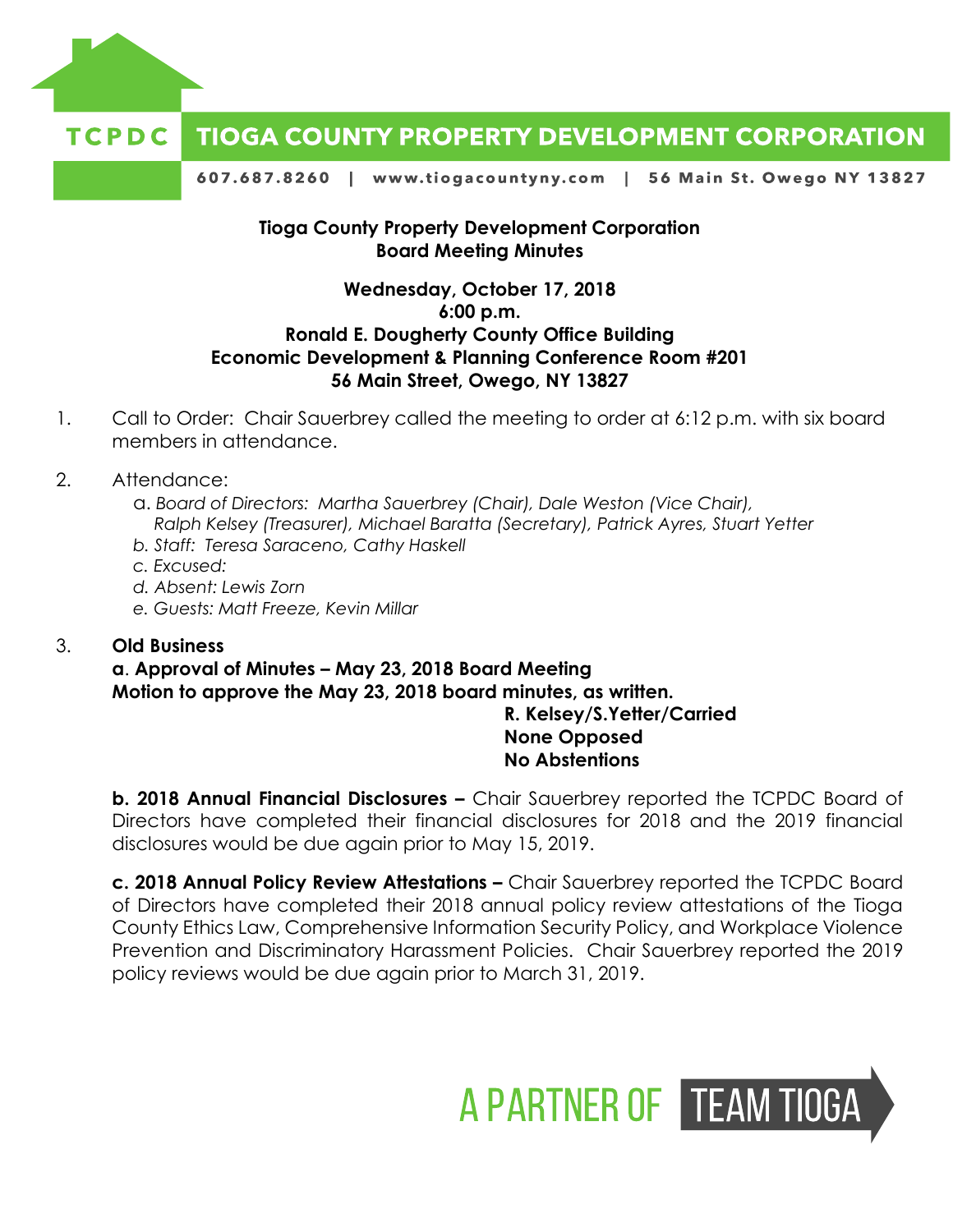**d. Status of Board of Directors –** Chair Sauerbrey reported ABO board member training is required every three years in order to meet mandatory requirements. Discussion occurred in the committee meetings just prior to this meeting regarding online training dates and outstanding board members who still need this training.

## 4. **New Business**

**a. Memorandums of Understanding (MOU's) –** Chair Sauerbrey reported MOU's are in place for the Villages of Owego and Waverly to secure and maintain the properties currently owned by the County until such time TCPDC is awarded funding and property acquisitions can occur. Currently, the village's code enforcement officers are securing the properties with their public works staff doing the mowing, shoveling, and any necessary routine maintenance.

## **b. Adoption of TCPDC Real Property Acquisition Guidelines – Motion to adopt the TCPDC Real Property Acquisition Guidelines**

## **R. Kelsey/M. Baratta /Carried None Opposed No Abstentions**

**c. 2019/2020 Land Bank Community Revitalization Initiative Grant Application –** Ms. Saraceno provided the highlights of the grant application. Currently waiting to receive award announcement that was anticipated any time after October 1, 2018.

**d. Projected ABO Budget Report Approval –** Chair Sauerbrey reported the projected ABO budget report was reviewed and requires approval prior to November 4, 2018. **Motion to approve the projected ABO Budget Report, as presented** 

# **P. Ayres/S.Yetter/Carried None Opposed No Abstentions**

#### 5. **Discussion Items**

**a. Amendment of TCPDC By-Laws to Increase Board Membership –** The Governance Committee unanimously agreed to increase board membership by two members for County Legislature approval. Ms. Saraceno reported changing the membership would require an amendment to TCPDC By-Laws. Ms. Saraceno reported the By-Laws stipulate that a board member must be a municipal representative or public officer and their membership is conditioned on holding a public office. Mr. Ayers inquired whether planning board members or code enforcement officers would be eligible for board membership or if these positions would cause a conflict of interest. Ms. Saraceno reported she would inquire as to eligibility of these positions. Chair Sauerbrey encouraged board members to propose potential candidates for Board consideration. Mr. Kelsey reported the Board should consider areas of the County that are currently unrepresented and suggested seeking candidates from the northern part of the County.

As part of the board member recruiting process, the question was raised as to how often this Board plans to convene. Minimally, the Board could meet annually, but most likely meetings will convene on a quarterly basis for the purpose of continued establishment, property acquisition, and process implementation. However, Ms. Saraceno reported another meeting would be scheduled in December 2018, if not sooner, based on the timing of the grant award announcement.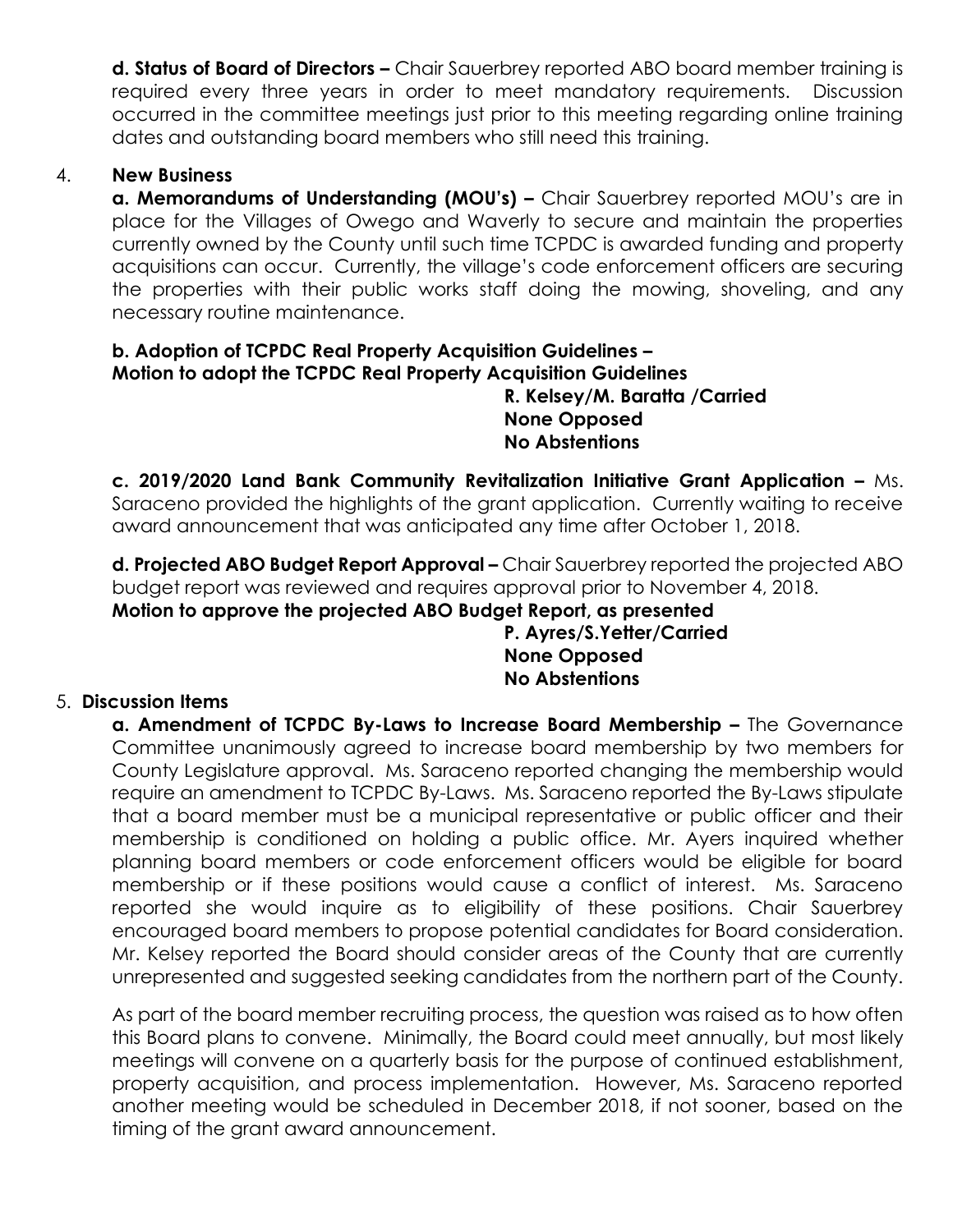Chair Sauerbrey inquired about services for asbestos and lead paint are required to go out for bid. Ms. Saraceno reported asbestos survey and lead paint testing would go through the RFP process for all twelve properties. Ms. Saraceno reported all proposals for environmental testing would be presented to the Board for review.

Mr. Weston inquired as to whether well and septic inspections will need to occur. Ms. Saraceno reported all twelve properties are located in the villages, therefore, no well or septic inspection will be required.

Mr. Ayres inquired as to whether any of these services require prevailing wage, as potential asbestos removal by a contractor could change dollar amounts drastically.

Prior to all of this, Ms. Saraceno reported the first step is contracting with the State of New York once funding has been awarded. Next, Ms. Saraceno reported TCPDC would need to acquire the twelve properties from the County through a resolution. Ms. Saraceno reported draft resolution 2-2018 has been reviewed and will move forward to the County Legislature upon grant award announcement. Once TCPDC acquires ownership, the RFP process will commence for environmental and demolition process.

Ms. Saraceno reported Tioga Opportunities, Inc. is interested in being a co-developer to handle the rehabilitation and possibly new construction development. Ms. Saraceno reported she has already received a letter of intent from Tioga Opportunities, Inc. for this purpose. Ms. Saraceno reported a co-developer agreement would need to be formalized with Tioga Opportunities, Inc. and TCPDC.

Chair Sauerbrey inquired about demolition of properties and bringing vacant lots back to a marketable state. Ms. Saraceno reported the vacant lots would be appraised and a sale price established in order to properly market the properties either through a realtor or online. Ms. Saraceno reported the Side Lot Program would most likely work with the existing neighbors purchasing the vacant lots, as there has already been some expressed interest. Ms. Saraceno reported property offers would require submission to TCPDC for Board consideration.

Mr. Weston reported when the County takes ownership of properties through the foreclosure process this is done by a Quick Claim Deed, therefore, inquired as to how TCPDC will handle property titles and warranty deeds. Mr. Kelsey reported this specific inquiry needs to be done prior to marketing the properties in order to avoid potential title issues.

Ms. Saraceno clarified that only vacant lots would be available for re-sale, as TCPDC is not selling existing properties to new owners to assume their own demolition. Ms. Saraceno reported the purpose of the grant funding is for rehabilitation or demolition. Mr. Yetter reported this is a service to the community to clean up blighted properties when it is not economically feasible.

Mr. Weston inquired about sustainability of TCPDC and whether continual funding is available. Ms. Saraceno reported continual funding would be based on availability and projects presented. Ms. Saraceno reported the three homes slated for rehabilitation would be good marketable properties, as well as the expressed interest in the Side Lot Program for vacant lots in the Village of Waverly. Ms. Saraceno reported she does not foresee any reason why these vacant lots would not be re-saleable.